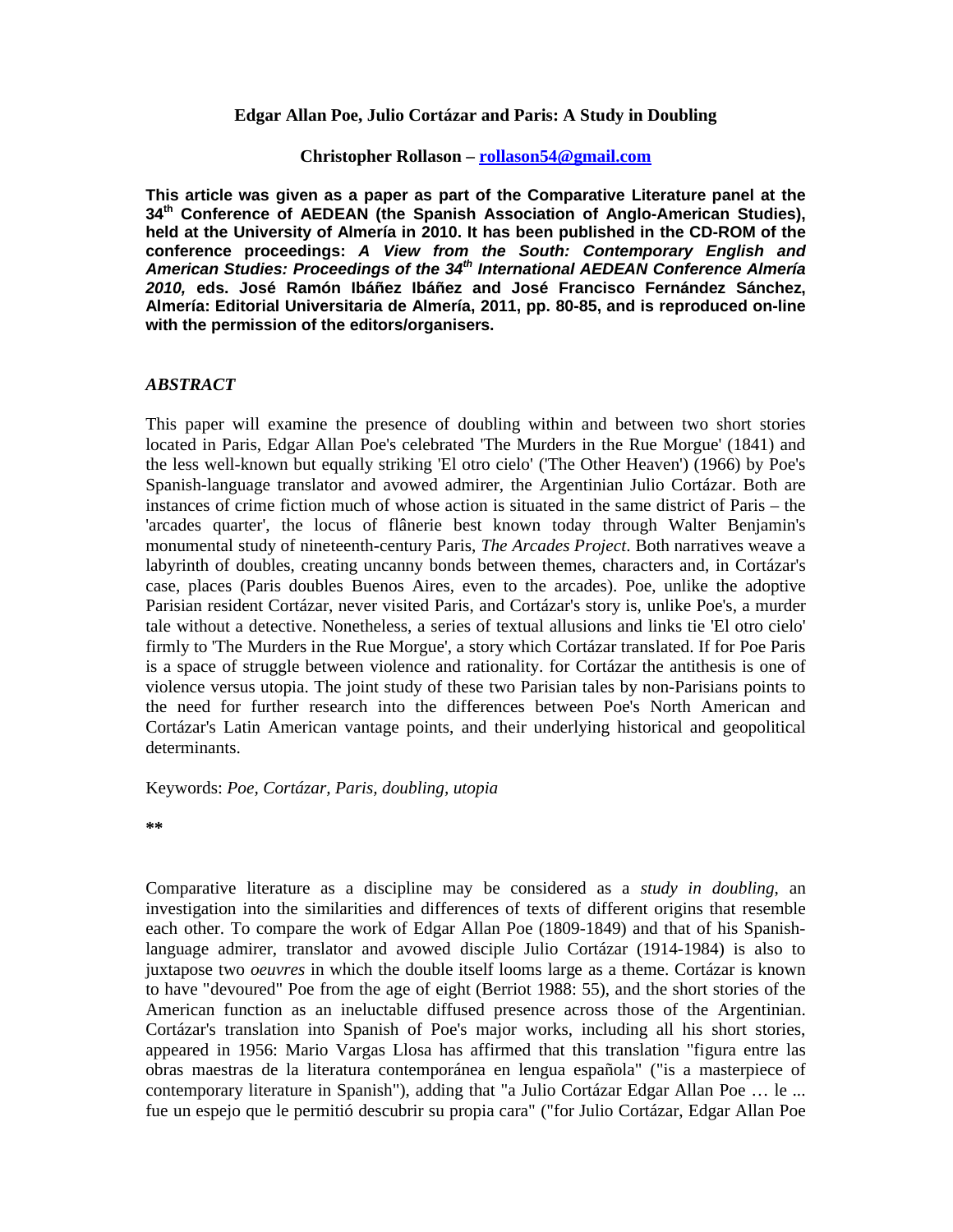was a mirror enabling him to discover his own face" - 2008: 20). Today's vogue for Poe in the Spanish-speaking world is not unrelated to a translation that has often been compared in its influence to Charles Baudelaire's celebrated nineteenth-century rendering of Poe into French.

Criticism has routinely acknowledged Poe's influence on Cortázar (Bonells 1988); it has been infrequent, however, for critics to set up direct encounters between individual tales by the two, although for instance, Santiago Rodríguez (1996) has mapped the parallels between 'MS. Found in a Bottle' and 'Manuscrito hallado en un bolsillo' ('Manuscript Found in a Pocket'). The two stories which this paper will examine are Poe's celebrated 'The Murders in the Rue Morgue', published in 1841 (translated by Cortázar as 'Los crímenes de la calle Morgue') and Cortázar's 'El otro cielo', published in 1966 (in English, 'The Other Heaven'). Cortázar's interest in 'Rue Morgue' may be deduced from a mention in *Rayuela*, his novel of 1963 (in English, *Hopscotch*), of "experiencia tipo doble asesinato de la calle de la Morgue" ("experience of the double-murder-in-the-rue-Morgue type" - Cortázar 1980: 313). There, curiously, Cortázar evokes Poe's tale not under his own title but in a Hispanicised version of Baudelaire's ('Double assassinat dans la rue Morgue'), thus highlighting the theme of *doubling*, an element which will prove to be a major presence both within and between the two tales. If 'Rue Morgue' scarcely needs introduction, as one of the best-known short stories in world literature, 'El otro cielo', though less familiar to the general reader, has been seen by the cognoscenti as one of its author's finest works (Berriot 1988: 29-39; Cortázar/Prego 1985: 15-18). Cortázar's biographer, Karine Berriot, following Baudelaire, has even briefly posited a link between the two tales, precisely through the twin keywords "double" and "murder" ("double" and "assassinat" – 1988: 35).

'Rue Morgue' is generally held to be the first modern detective story (Rollason 1988; Figueroa Rebolledo 2008), instigating the genre and activating the conventions that would later be systematised by Arthur Conan Doyle in the Sherlock Holmes narratives. Poe's narrator, an American resident in Paris, shares an apartment with the Frenchman Charles Auguste Dupin, who exhibits remarkable analytic capacities that allow him to solve a mystery impermeable to the police – the grisly murder of a mother and daughter in a locked room in their apartment in the Rue Morgue, a crime which, through a detailed chain of ratiocination, Dupin traces to an escaped orang-utang imported from Borneo by a sailor. Cortázar's tale is also a crime story, but one without a detective. Its narrator, an Argentinian, leads a double life between cities and epochs, alternating in dreamlike shifts between Buenos Aires in the 1940s and Paris in the 1870s. The two cities are linked by the shadows of war and authoritarian politics (the Franco-Prussian war; World War II and the rise of Perón), but also by the doubling between two covered passages or arcades, Pasaje Güemes in the Argentine capital and Galérie Vivienne in Paris: the latter's glass-and-stucco ceiling is the "otro cielo" or artificial sky of the title. Transported to the Parisian past as a stockbroker, the narrator befriends Josiane, a woman of the night who lives above Galérie Vivienne and whose life is haunted by fear of a serial killer stalking Paris. The killer, Laurent, finally gives himself up spontaneously to the police; another character at one point suspected of the murders, a nameless "South American", is later found dead in his garret. The narrator finally returns to his own time and to a routine married life in Buenos Aires.

The theme of doubling is written across both tales, with agents and locations endlessly and disturbingly reflecting off each other – Dupin and ape, ape and sailor, the Dupin-narrator and L'Espanaye dyads and the apartments of both; Laurent and South American, narrator and South American, Paris and Buenos Aires, Güemes and Vivienne. Poe's narrator speaks of his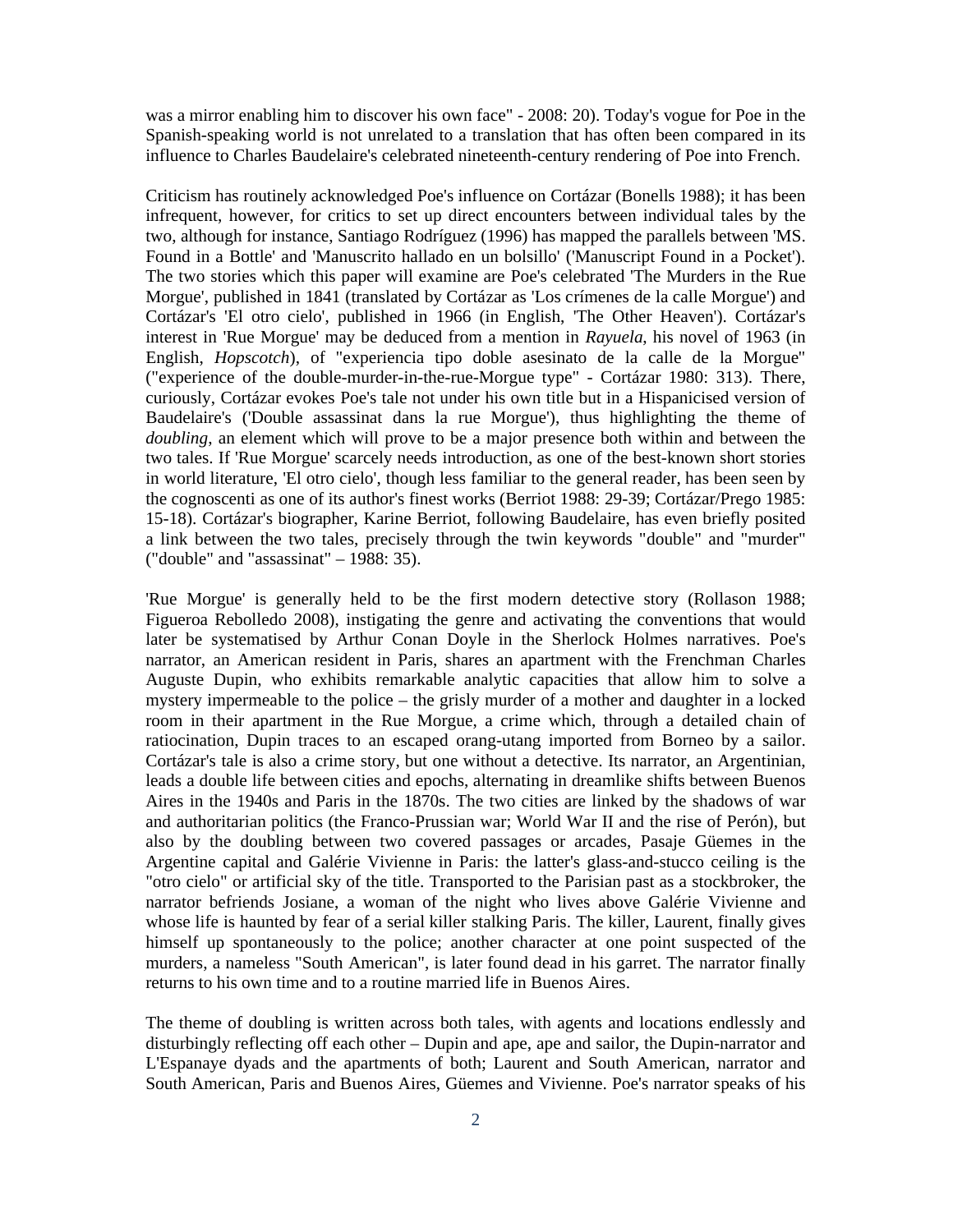friend as a "double Dupin" or "Bi-Part Soul" (Poe 1978: 533); Gabriel García Márquez has, extratextually, even read the South American as a double of Cortázar himself (Berriot 1988: 18). Equally, the tales double each other in their shared nineteenth-century Parisian setting – and here the twin axes of similarity and difference come into operation, around both an absence and a presence.

Both stories are narratives of Paris (Cortázar's also alternating with Buenos Aires), intertwining the fortunes of an unnamed, expatriate first-person narrator with those of other residents of Paris. Both thus foreground foreigners in Paris, though only in Cortázar is the expatriation the author's too. Poe's Paris is a textual creation: it was Baudelaire who asked rhetorically in a note to his translation: "Ai-je besoin d'avertir ... qu'Edgar Poe n'est jamais venu à Paris?" ("Do I need to point out ... that Edgar Poe never came to Paris?" - Poe tr. Baudelaire 1951: 1069n). Cortázar, by contrast, was writing as an adoptive Parisian, who had lived in the city since 1951 and would make it his permanent home until his death in 1984. His narrative allows its Argentinian protagonist to cross and re-cross repeatedly between nineteenth-century Paris and twentieth-century Buenos Aires (anticipating the topography of *Rayuela*, a novel structured around the alternation between the same two cities). There are parallels here with other Cortázar stories, such as 'La noche boca arriba' ('The Night Face Up') and 'Todos los fuegos el fuego' ('All Fires the Fire'), which shift between Paris and, respectively, Aztec-era Mexico and ancient Rome. This is not without a link to Poe and his 'A Tale of the Ragged Mountains', a story whose scene mutates between Virginia in 1827 and Benares (India) in 1780, and which Cortázar, in his 1956 life of Poe, singled out for praise as "[un] relato digno de los mejores" ("a tale to be ranked with the best" - 2008: 43). 'Rue Morgue', for its part, plays on another disturbing alternation, that between human and nonhuman, as embodied in its celebrated orang-utang; the same opposition is famously interrogated by Cortázar in another tale of Paris, 'Axolotl' (Vázquez 2008) – a story, incidentally, located in the zoo of the Jardin des Plantes, which is also Poe's ape's final destination. In 'El otro cielo', the narrator remarks to Josiane: "¿O todos los sudamericanos te parecen unos orangutanes?" ("Or are all us South Americans orangutans to you?" - Cortázar 1985b: 22; 2005: 138) – an embedded citation marking the intertextual link between the two stories.

'Rue Morgue' and 'El otro cielo' are interrelated by their cartography and toponymy of Paris. Poe's editor Thomas O. Mabbott wrote that "Poe's inaccuracies ... in details of his French setting have been criticised" (Poe 1978: 569n), but while not every street named in the tale exists, most do, and on closer examination Poe's geography of Paris proves to be far from arbitrary. Cortázar's version of 'Rue Morgue' scrupulously respects Poe's French toponyms, refraining from hispanicising them; the title has "calle Morgue", but the text gives 'Rue Morgue' throughout. It is a real quarter that frames the fictional Rue Morgue, described as "one of those miserable thoroughfares that intervene between the Rue Richelieu and the Rue St. Roch" (546). In an earlier episode, Dupin and the narrator are "strolling ... down a long dirty street, in the vicinity of the Palais Royal" (533), and their talk evokes the Théâtre des Variétés (534); later (545), Dupin mentions Vidocq, the real-life criminal turned chief of police, who – in a curious extratextual detail – lived above Galérie Vivienne. Mapping these details reveals that much of Poe's topography concerns a particular part of Paris, i.e. what may be called the 'arcades quarter', on the right bank of the Seine. This quarter is the subject of *The Arcades Project*, Walter Benjamin's epochal study of nineteenth-century Paris and its contradictions as mediated through the dialectical image of the glass-and-iron covered passages, or arcades: a book which counts Poe among its influences, and which Cortázar's tale reads like an uncanny commentary on - even though he could not have read it, since *The*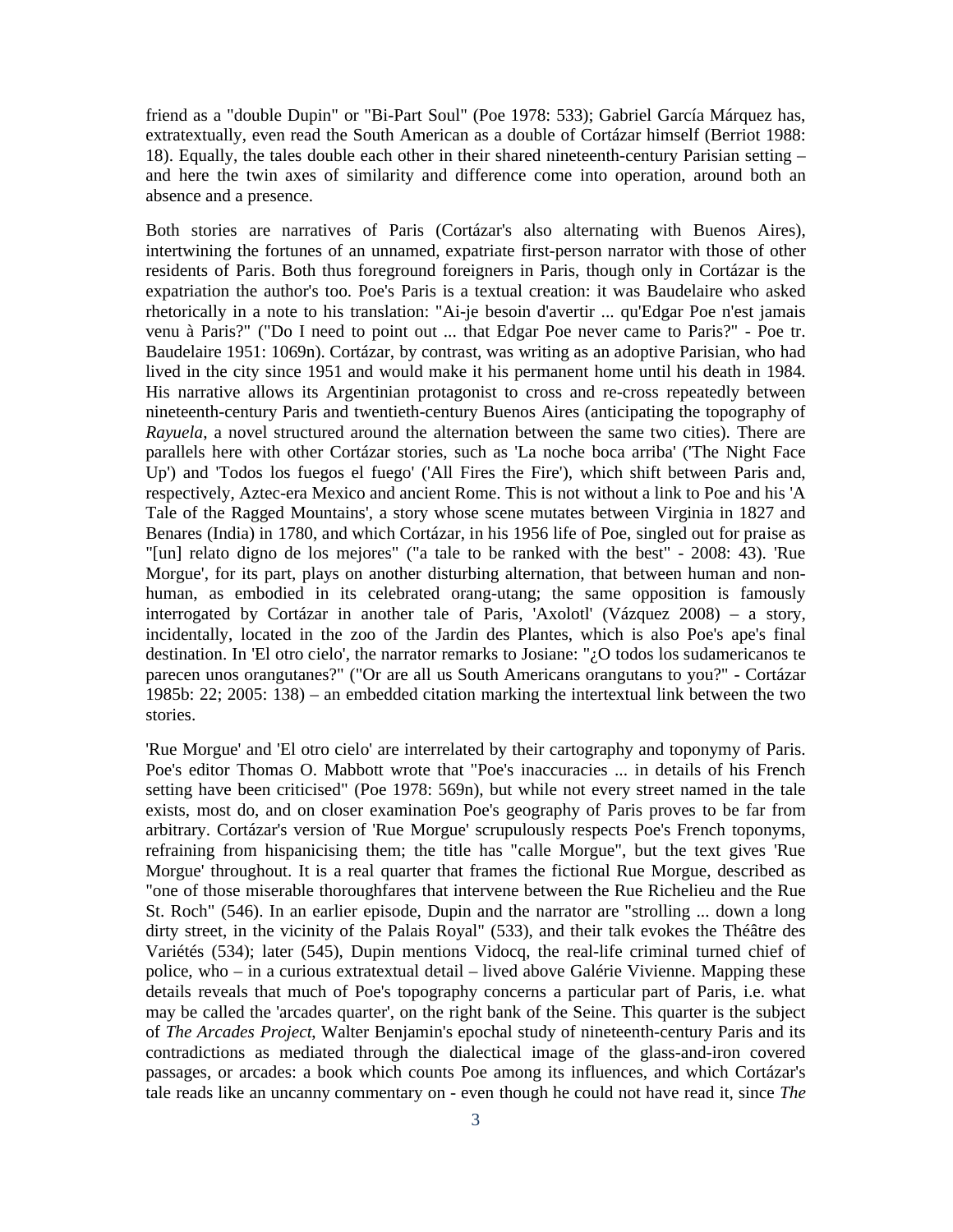*Arcades Project*, though written between 1927 and 1940, was not published in any language until 1982. For Benjamin, the arcades were "the most important architecture of the nineteenth century" (1999: 834), at once an alienating "landscape of consumption" (827) and temple to the commodity, and a utopian space promising a universe of hedonistic plenty.

The garden of the Palais-Royal, with its 'wooden galleries' (Galéries de Bois), was the forerunner of the arcades; rue Richelieu skirts one side of the Palais-Royal, and rue Vivienne, on to which abuts Galérie Vivienne, the other. At the other end of rue Vivienne, between it and Boulevard de Montmartre, is Passage des Panoramas – the first of the arcades, conceived in 1800 and home to the Théâtre des Variétés. Cortázar's story, in its turn, centres even more closely on the same quarter. The narrator works at the Bourse, whose square spreadeagles rue Vivienne. The image of Buenos Aires' Pasaje Güemes leads him to Galérie Vivienne, above which, mirroring Vidocq, lives the courtesan Josiane. The tale names numerous other arcades, including Passage Verdeau, Galérie Colbert and, echoing Poe, Passage des Panoramas, as well as the Palais-Royal and a multitude of streets in the quarter, such as rue des Petits Champs and rue de Notre-Dame-des-Victoires. The murders attributed to Laurent disrupt the tranquillity of Galérie Vivienne. If Poe's murders are also *the double murder in the arcades quarter*. Cortázar's double them as the *serial murders in the quarter of the Bourse*.

Closely bound up with the arcades is the figure of the *flâneur*, or city stroller – a nineteenthcentury social archetype which Benjamin connects to the detective, finding in both "indolence presented as a plausible front" and the hidden "riveted attention of an observer" (1999: 442). Dupin and his companion, "enamoured of the Night for her own sake" (Poe 1978: 532), are nocturnal *flâneurs*, "seeking, amid the wild lights and shadows of the populous city, that infinity of mental excitement which quiet observation can afford" (533); for Cortázar's narrator, "los pasajes y las galerías han sido mi patria secreta desde siempre" ("arcades and galleries have always been my secret country" – 1985b: 13; 2005: 129). In both tales, the Parisian space leisurely traversed by the *flâneur* is disrupted by violence; the two writers, however, employ different strategies to tackle that disruption. In Poe, the "mental excitement" of ratiocination wins the day; Dupin, as emblematic Gallic rationalist, imposes order through his detective method on the chaos symbolised by the ape's depredations. By contrast, Cortázar's narrator, despite Laurent's murders and his own inevitable return to Buenos Aires and the present, echoes Benjamin in nostalgically perceiving the arcades as utopian space, as locus of the "other heaven" of his title: "ese falso cielo de estucos y claraboyas sucias, esa noche artificial que ignoraba la estupidez del día y del sol ahí afuera" ("that false sky of dirty stucco and skylights, ... that artificial night which ignored the stupidity of day and the sun outside" – 1985b 14; 2005, 130). If for Poe Paris is a space of struggle between violence and rationality, for Cortázar the Parisian conflict is one of violence versus utopia. The difference in orientation redeems Cortázar from any charge of imitating Poe and also suggests that further research may reveal a significant divide, in historical and geopolitical terms, between the two writers' perceptions of France and Europe - between Poe's enlisting of French rationalism in a context of emergent American hegemony, and the mid-twentieth-century radicalism of a Cortázar caught between a first-world yet utopian Paris and the contradictions of the Latin American periphery. Such a study, however, would require another kind of passage, one not only between texts but between *other heavens*, the perceptual and ideological structures that mark a clash of divergent world-views.